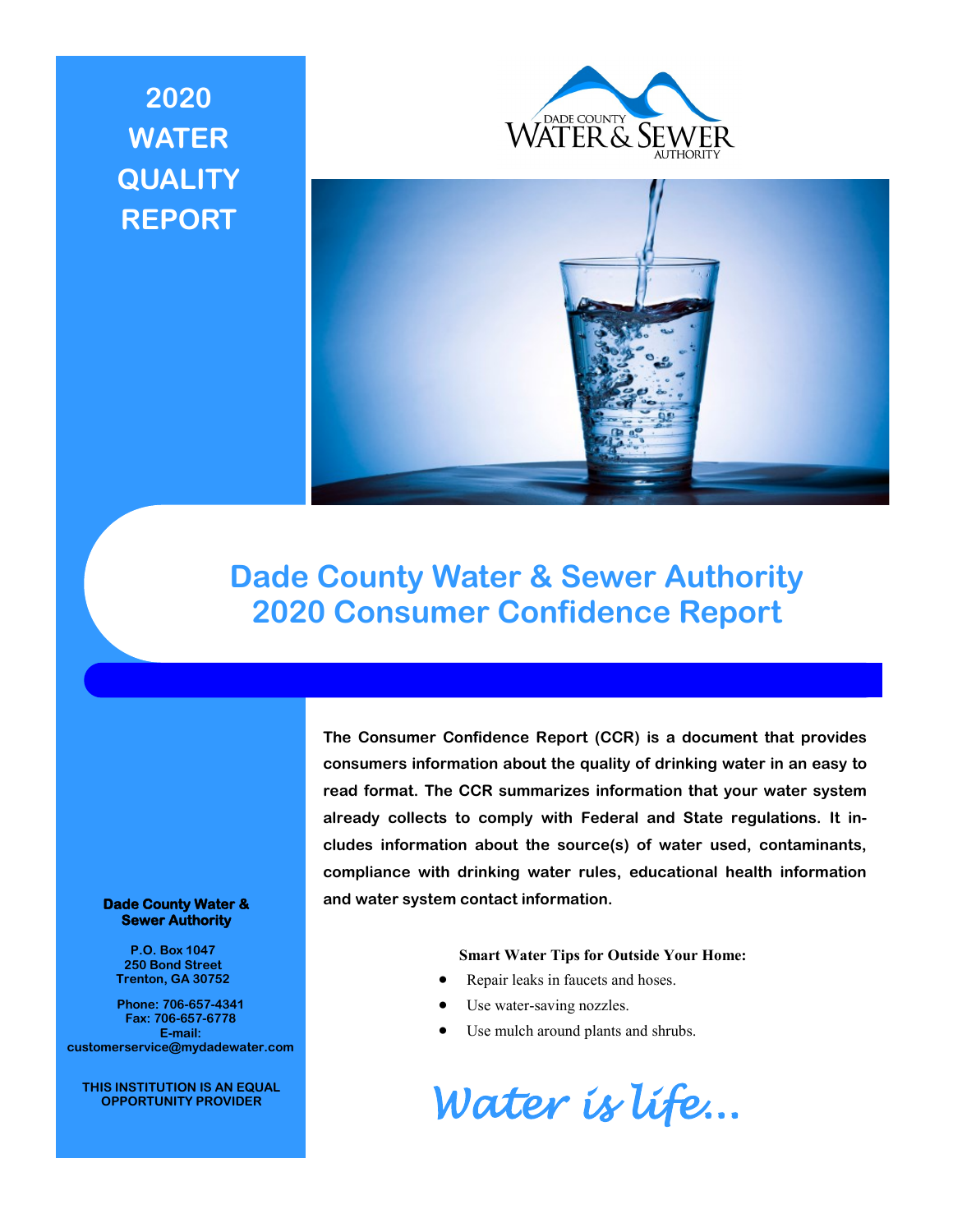## **Dade County Water and Sewer Authority Information**

## **Source of Dade County's Water**

**The water provided to Dade County Water and Sewer Authority's customers is surface fresh water drawn from Lookout Creek and supplemented with ground water from a well located at the water treatment plant. The map below shows the location of the two water sources.**



**Once the water is withdrawn from the creek or well, it is sent to the water treatment plant at Highway 136. The water then has poly-aluminum chloride added to it to cause the fine mud particles and other solids to come together and sink to the bottom of the settling basins.**

**The clear water is then filtered and disinfected with chlorine which makes the water safe for** 

**consumption. Fluoride is then added to the treated water to promote strong teeth and prevent dental cavities. The water is then distributed to the consumer.**

**The operation of the Dade County Water and Sewer Authority is conducted under the direction of the Water Authority's Board of Directors who are appointed by the Dade County Commission. The Board holds regularly scheduled meetings at 8 a.m. on the third Friday of each month. The meetings are open to the public and are held at the Dade County Administrative Building, located at 71 Case Ave, Trenton, GA 30752. The Dade County Water Authority business office is open daily except for holidays. Lobby hours are from 8 a.m. to 5 p.m. The customer service telephone number is 706-657-4341. For emergencies call 706-657-6097.** 

## **From the Manager's Desk**

**I am happy to report that there were no MCL violations again this year and that The Dade County Water and Sewer Authority met or exceeded all standards as set by the EPA.**

> **Sherri L. Walker, General Manager**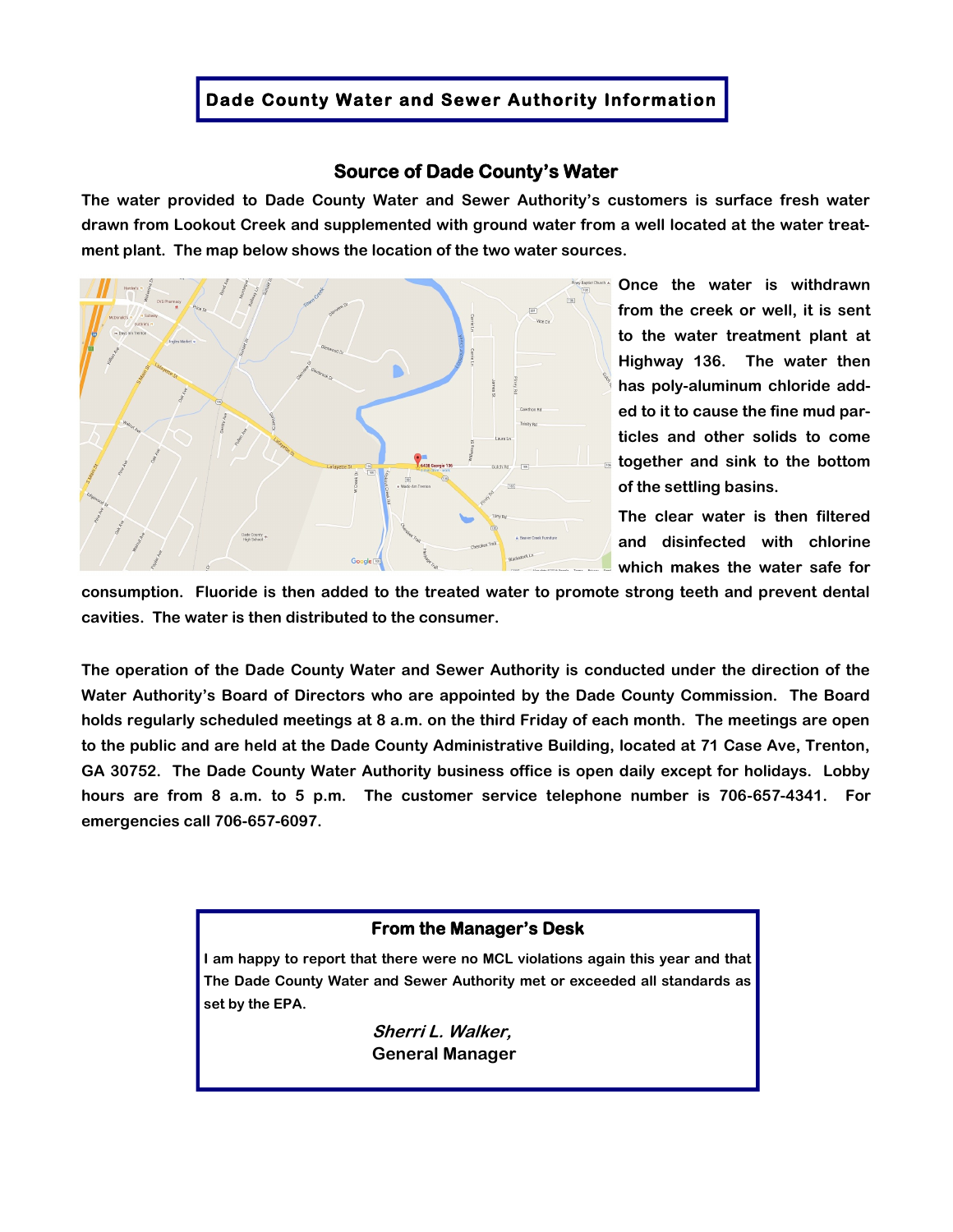## **How to Read This Table**

**Starting with a Substance, read across. MCLG is the goal level for that substance (this may be lower than what is allowed). MCL shows the highest level of substance (contaminant) allowed.** 

**Amount Detected represents the measured amount (less is better). Range tells the highest and lowest amounts measured. A Yes under Is It Safe? means that the government requirement was met. Typical Source tells where the substance usually originates.**

## **System Information for 2020**

- **Gallons of water produced each day: 2.06 Million**
- **Population served: 17,000\***
- **Square miles in service area: 174\***
- **14 Water Storage Tanks**
- **Miles of water main: 344\* \* Approximations**

## **Smart Water Tips for Outside Your Home:**

- **Repair leaks in faucets and hoses.**
- **Use water-saving nozzles.**
- **Use mulch around plants and shrubs.**

#### **Smart Water Tips for Inside Your Home:**

- **Take shorter showers.**
- **Do not let the water run when shaving or brushing teeth.**
- **Wash only full loads of laundry.**
- **Run the dishwasher only when full.**
- **Do not use the toilet for a trash can.**
- **Fix leaking faucets, pipes, toilets, etc.**
- **Replace old fixtures; install watersaving faucets, toilets and appliances.**

#### **Additional Water Quality Parameters of Interest**

**This table shows average levels of additional water quality parameters which are often of interest to consumers. Values shown here are averages of operation data for 2020. Values may vary from day to day. There no health-based limits for these substances in drinking water.**

| <b>Additional Water Quality Parameters of Interest</b> |               |              |  |  |  |  |
|--------------------------------------------------------|---------------|--------------|--|--|--|--|
| Substance                                              | <b>Amount</b> | Range        |  |  |  |  |
| Alkalinity (ppm)                                       | 84            | 21-136       |  |  |  |  |
| Hardness (ppm)                                         | 112           | 62-137       |  |  |  |  |
| $\Gamma$ (ppm)                                         | 0.0           | $0.0 - 0.01$ |  |  |  |  |
| Manganese (ppm)                                        | 0.02          | $0.0 - 0.05$ |  |  |  |  |
| Sodium (ppm)                                           | 1.2           | $0 - 04$     |  |  |  |  |
| Temperature ( <sup>o</sup> Celsius)                    | 18            | $15 - 21$    |  |  |  |  |
| pH (units)                                             | 7.3           | $6.9 - 7.5$  |  |  |  |  |

## **Proud Members of National and State Rural Water Associations!**





**Dade County Water and Sewer Authority accepts payments via your credit or debit card. You can go to our website, www.mydadewater.com, or call and pay over the phone! We gladly accept Visa, Master-Card and Discover! We also offer automatic payments via your checking account. Just call 706-657- 4341 and speak with a customer service representative.**